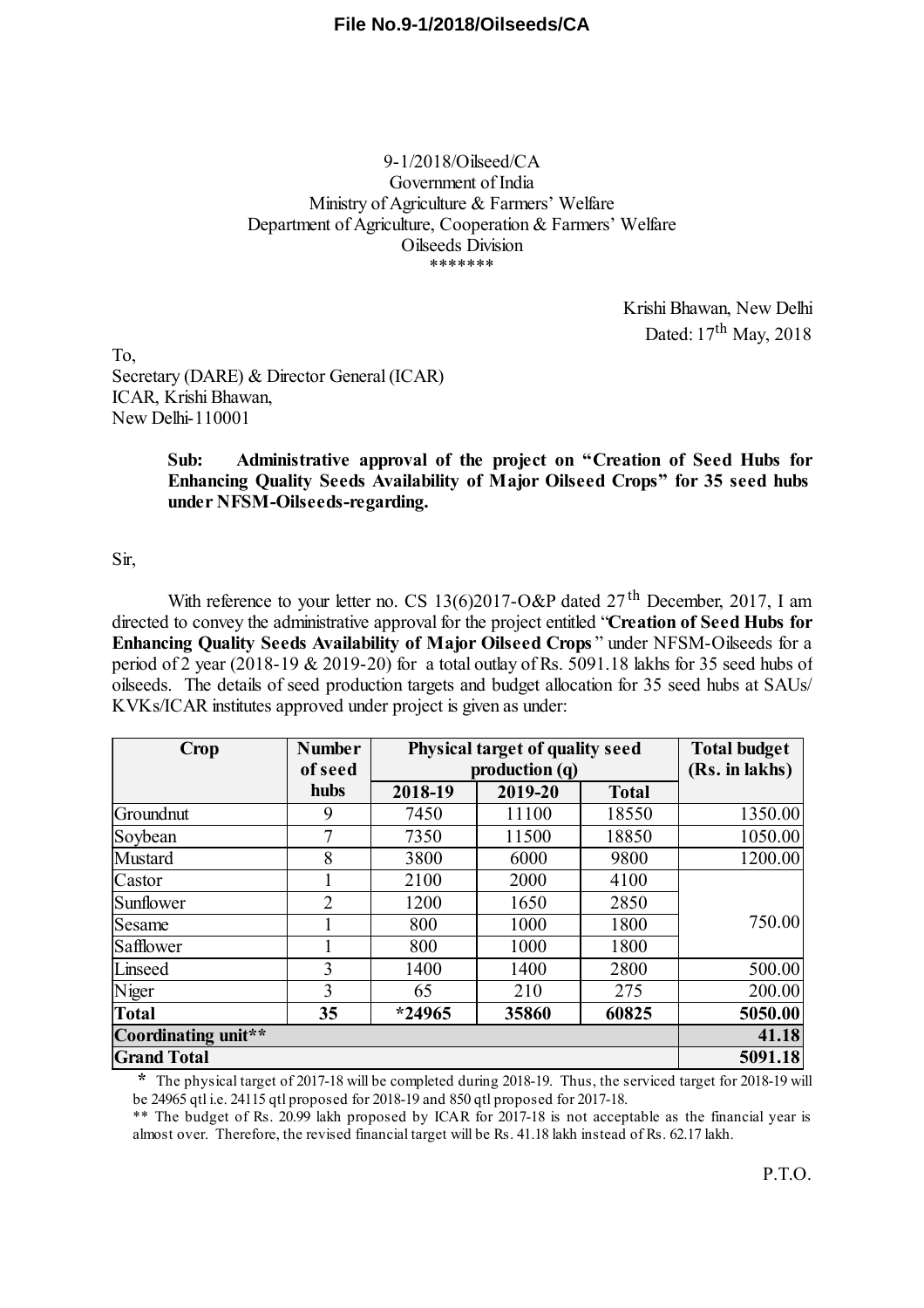The above project has been approved with the following conditions:

- An amount of Rs. 50.00 lakh for creating seed processing and seed production infrastructures as well as storage of seed for each seed hub at SAUs/KVKs/ICAR institutes is allowed during 2018-19.
- An amount of Rs. 100.00 lakhs for each seed hubs at SAUs/KVKs/ICAR institutes is allowed as a revolving fund to meet out the various expenses for production, procurement and processing of seeds during 2018-19 and 2019-20.
- Revolving fund will be recouped fully after every season to maintain sustainability of funds.
- A separate bank account would be opened by KVKs/SAU/ICAR institute for each seed hub.
- The revenue generated from the sale of seeds non-seed etc. should be ploughed back in the account of revolving fund in each year.
- ICAR-Indian Institute of Oilseed Research (IIOR), Hyderabad will act as a Nodal Agency for implementation of project on creation of seed hub at KVKs/SAUs/ICAR institutes. Funds shall be released to ICAR-IIOR, Hyderabad. After that, ICAR-IIOR, Hyderabad shall disburse fund to each seed hubs at SAUs/KVK/ICAR institutes.
- The varieties of various oilseeds to be included in seed production programme should not older than 10 years.
- ICAR-IIOR, Hyderabad will submit report about the production of seed of oilseeds at each seed hub in each season i.e. Kharif, Rabi and Summer to Oilseed Division and Seed Division of DAC&FW, New Delhi.
- ICAR-IIOR, Hyderabad will monitor and provide technical support for seed production of oilseeds at each seed hub.
- SAU/ICAR institutes in each state will share the seed production of oilseeds with the State Department of Agriculture and State Seed Corporation.
- ICAR-IIOR, Hyderabad will analyze the seed requirement of oilseeds particularly for northeastern states and eastern states and make necessary arrangement of quality seeds of oilseeds for these regions.
- After completion of the project, ICAR-IIOR, Hyderabad will take responsibility that revolving fund at each seed hub created under the project is to be utilized for seed production of oilseed only. The seed production of oilseeds at each seed hub should be continue in sustainable manner to meet requirement of quality seed of oilseeds and submit the report about the seed production of oilseeds by each seed hub in each season.
- ICAR-IIOR, Hyderabad should ensure that the funds (infrastructure and revolving fund) for the each seed hub may be transferred in the account opened for seed hub only.
- ICAR-IIOR, Hyderabad will transfer allotted money for each seed hub through RTGS/bank transfer (electronically only) within seven days after amount received from DAC&FW.
- Funds for the creation of infrastructure should be released within 7 days after amount received from DAC&FW and remaining amount (Second installment) should be released after utilization of amount of first installment.
- ICAR-IIOR, Hyderabad will furnish Audit utilization certificate of the project.

The above mentioned term and conditions are applicable for approved 35 seeds hubs.

**Encl:** As above

Digitally signed by ANUPAM BARIK<br>Date: 2018.05.21 4:53:00 IST Signature Not Verified

(Dr. AnupamBarik) Addl. Commissioner (Oilseeds)

-2-